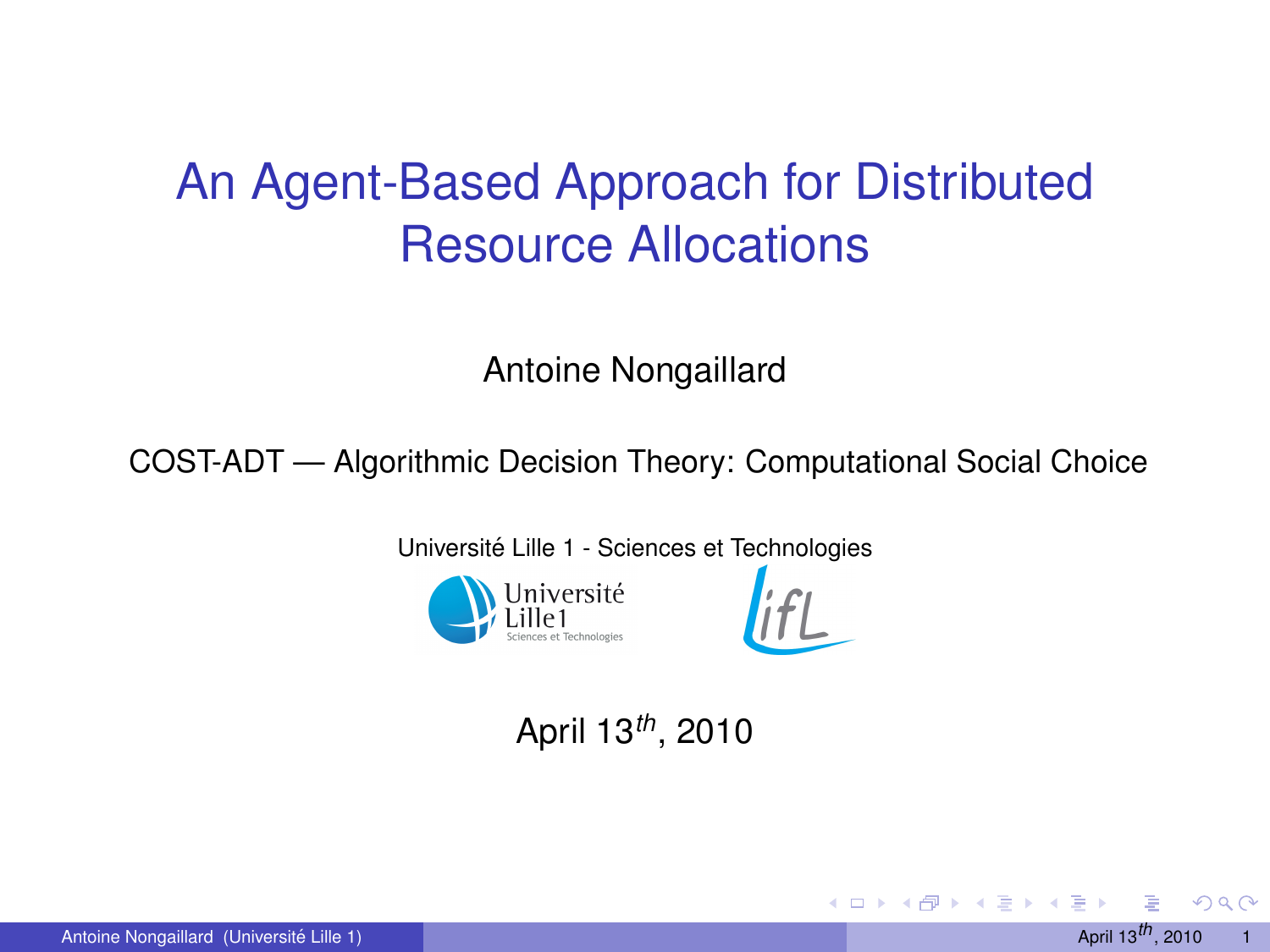









Antoine Nongaillard (Université Lille 1) **Accessible 2010 April 13<sup>th</sup>, 2010** 2

 $\rightarrow$ 

 $2Q$ 

**K ロ ▶ K 御 ▶ K 君 ▶ K 君**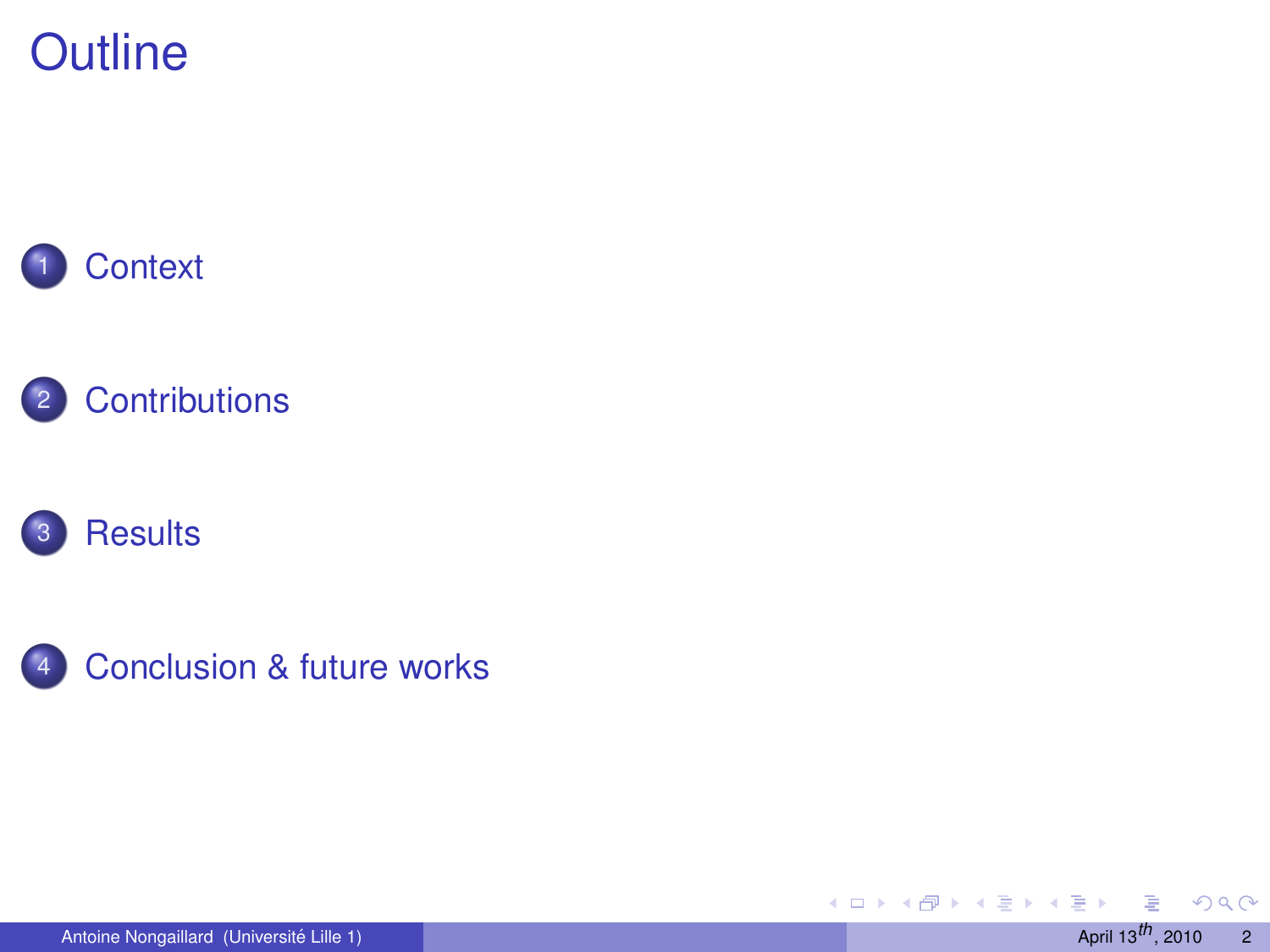### Resource allocations



∍

<span id="page-2-0"></span> $290$ 

4 0 8 4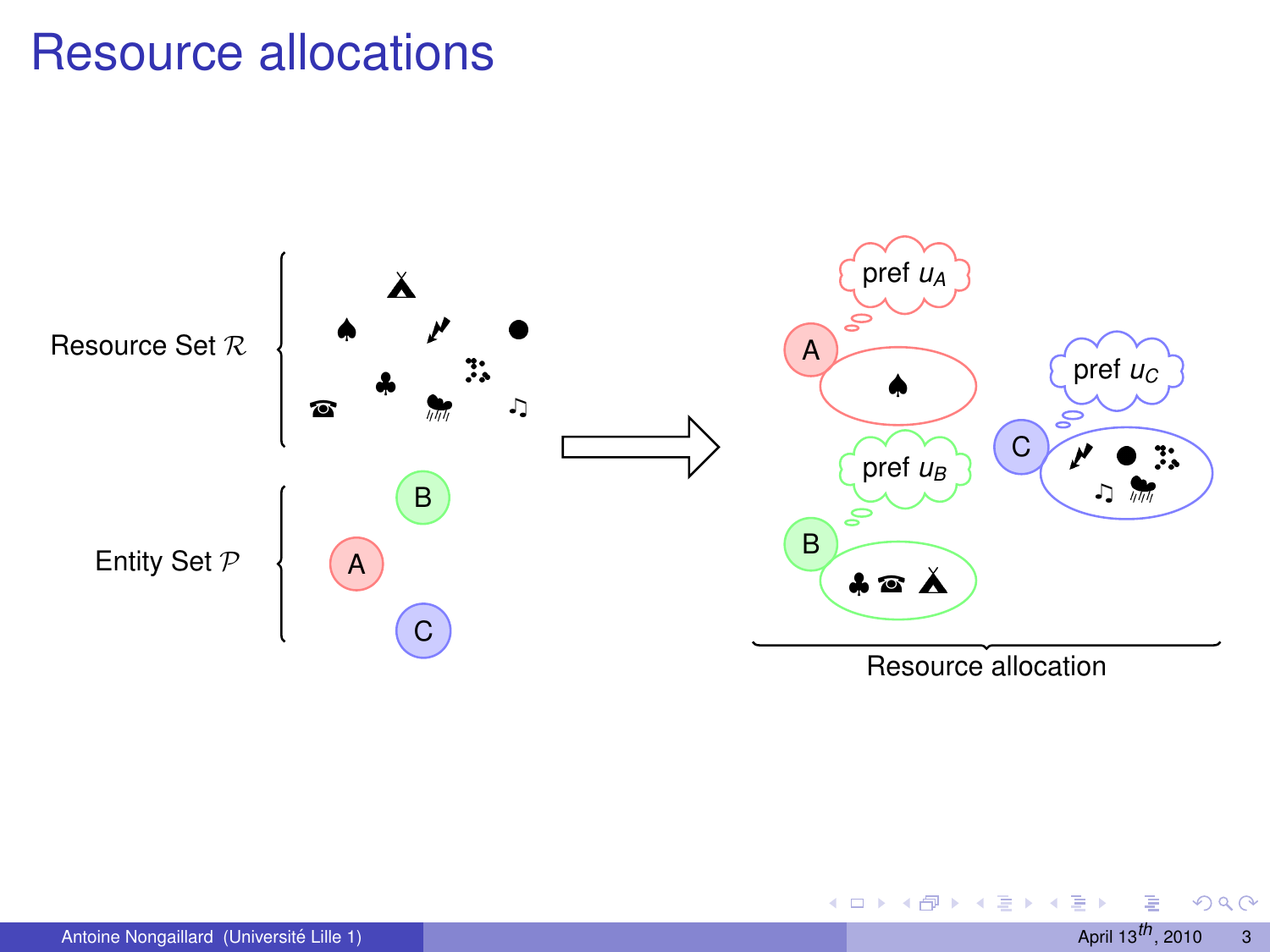### An example

| Population $P$ | Resource Set $R$ |               |    |             |                |  |
|----------------|------------------|---------------|----|-------------|----------------|--|
|                |                  | $\mathcal{L}$ |    | $r_3$ $r_4$ | r <sub>5</sub> |  |
|                | 10               |               | 10 | 9           | - 2            |  |
|                |                  | 10            | 3  |             |                |  |
|                |                  |               |    | 2.          |                |  |

| Social welfare    | Optimal allocation                               |
|-------------------|--------------------------------------------------|
| Utilitarian (sum) | $[\{r_1, r_3, r_4\}, \{r_2, r_5, r_6\}, \{\}]$   |
| Egalitarian (min) | $[\{r_1\}, \{r_5\}, \{r_2, r_3, r_4, r_6\}]$     |
| Nash (prod)       | $[\{r_1, r_3\}, \{r_2, r_5\}, \{r_4, r_6\}]$     |
| Elitist (max)     | $[\{r_1, r_2, r_3, r_4, r_5, r_6\}, \{\}, \{\}]$ |

 $299$ 

メロトメ 伊 トメ ミトメ ミト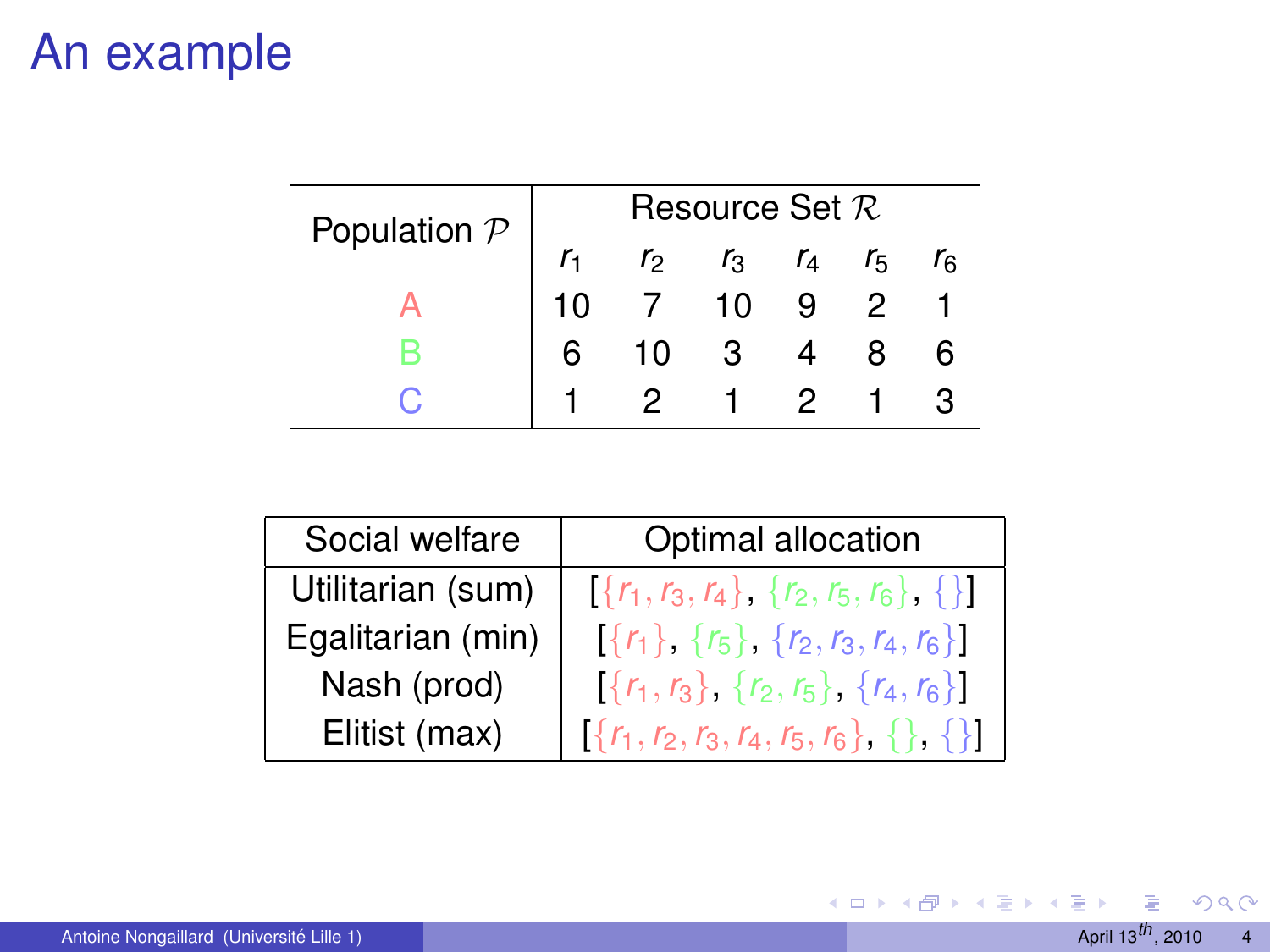## State of the Art

Studies on resource allocation problems are mainly theoretical.

#### In literature

- **[Sandholm,1998]**: Existence of transaction sequences  $\bullet$
- **[Dunne,2005]**: Complexity  $\bullet$
- **[Chevaleyre et al., 2006 to 2009]**: Identification of characteristics  $\bullet$ ensuring the existence of a transaction path

#### Our assumptions

- Restrictions on communications
- **•** Private information
- $\Rightarrow$  Limited view of the system

つのへ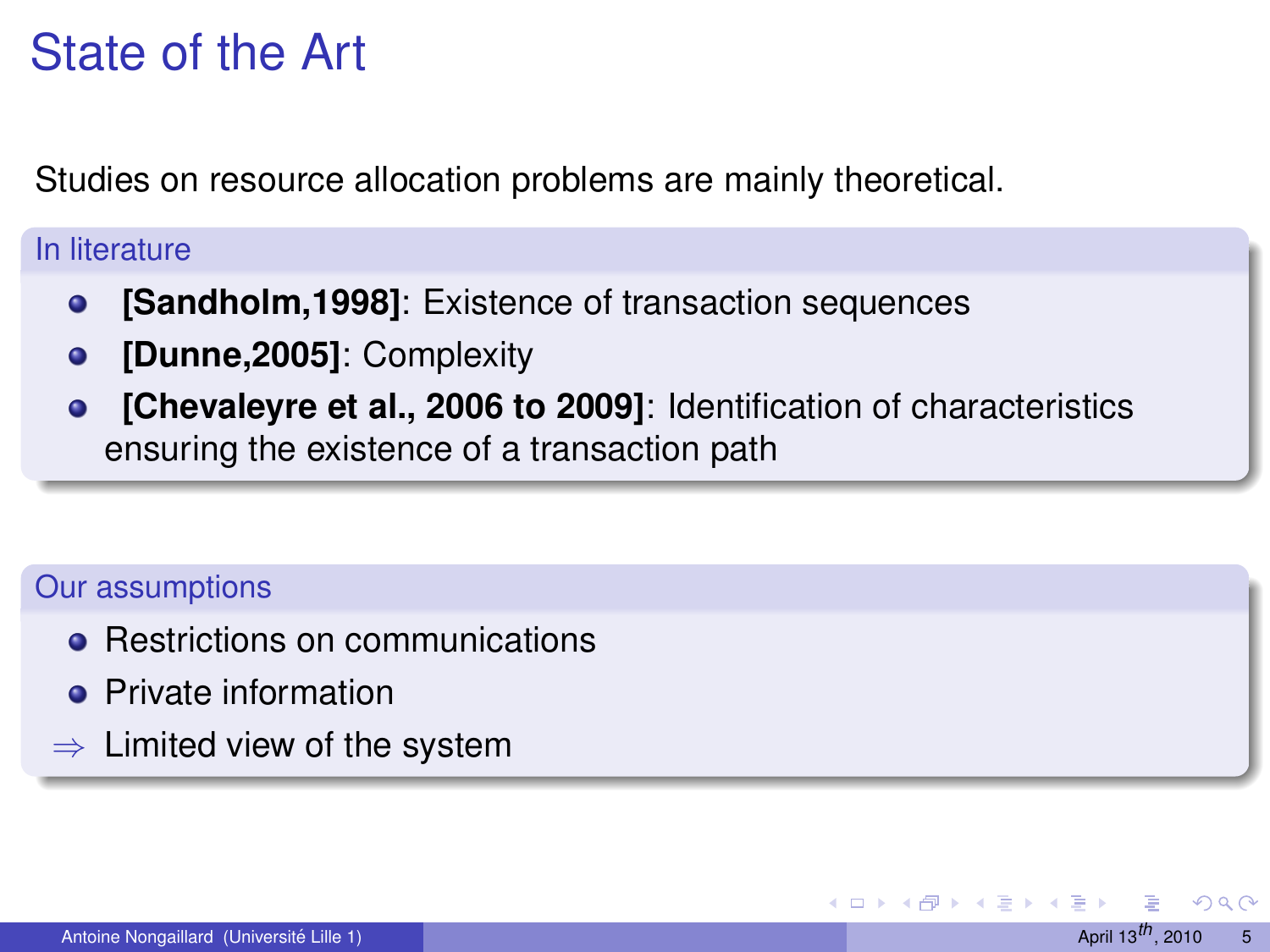### Research Objectives

**My thesis objective** is to design a **distributed mechanism** based on **local transactions** leading agent negotiations to **socially optimal allocations**.

I identify four important parameters:

- **Transactions**: what agents can offer during a negotiation?
- **A behavior**: how agents interact to determine acceptable transactions?
- **A criterion**: agents have a local knowledge only
- <span id="page-5-0"></span>**A social graph**: agents have a limited neighborhood.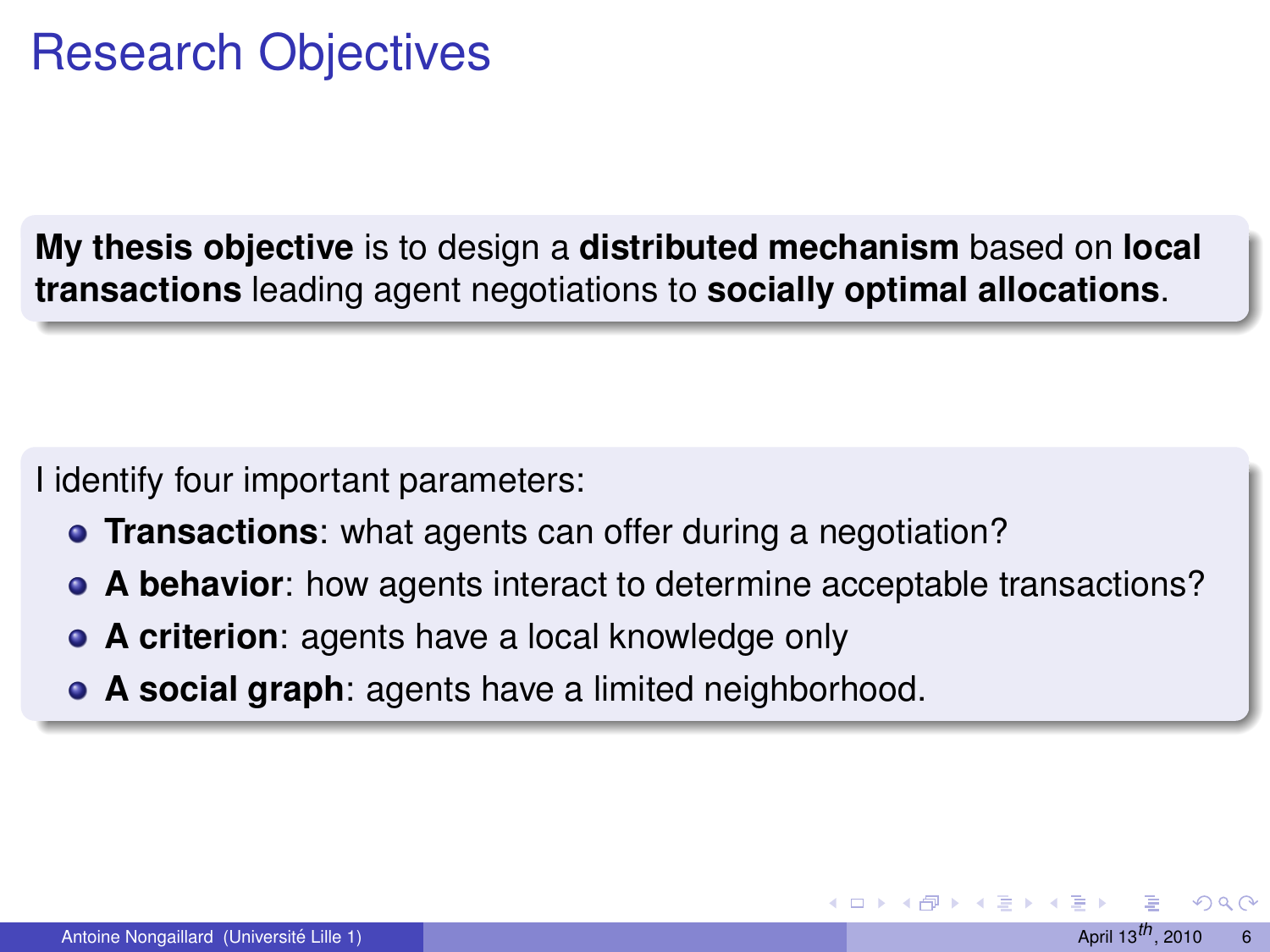#### **Transactions**

• Model based on offers' cardinality (e.g.  $\langle 1, 0 \rangle = \text{giffs}, \dots$ )

#### Agent behaviors

- Rooted / frivolous
- Stubborn / flexible
- Priority on partners / Offers / transaction kinds

#### Decision-making criteria

- Individual rationality
- **•** Sociability

#### Contact graphs

- **•** Complete
- **o** Grid
- **·** Erdős-Rényi
- **•** Small world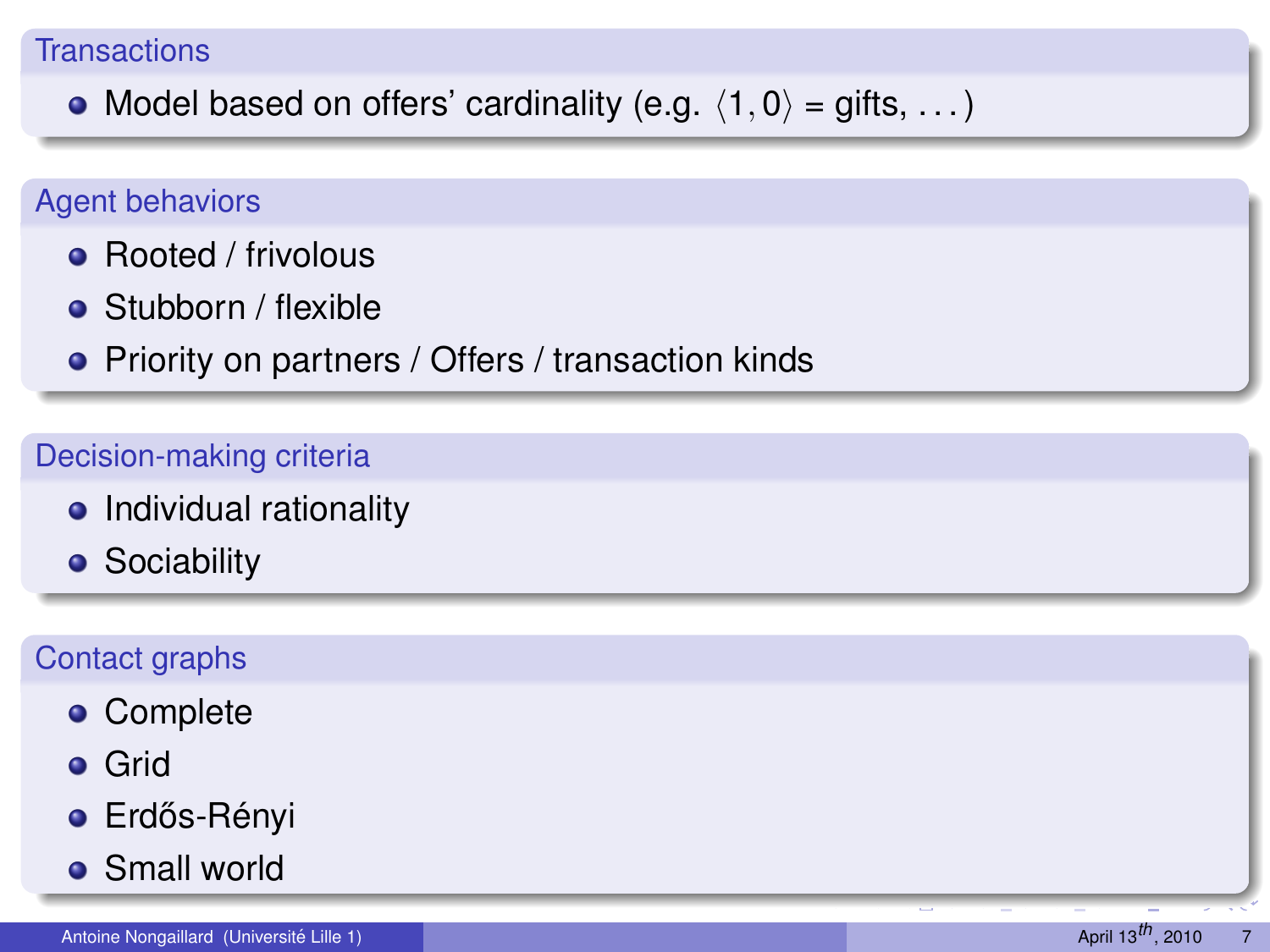### Utilitarian and elitist negotiations

#### Elitist negotiations on complete graphs

Elitist negotiation processes based on complete social graphs always converge towards a global optimum using social clusters of maximal size.

#### Utilitarian negotiations on complete graphs

Utilitarian negotiation processes based on complete social graphs always converges towards a global optimum using only social gifts.

#### No path on restricted graphs

Negotiations on restricted graphs cannot ensure the achievement of socially optimal allocations, independently of the social notion considered.

<span id="page-7-0"></span> $QQ$ 

K ロ ⊁ K 倒 ≯ K 走 ⊁ K 走 ⊁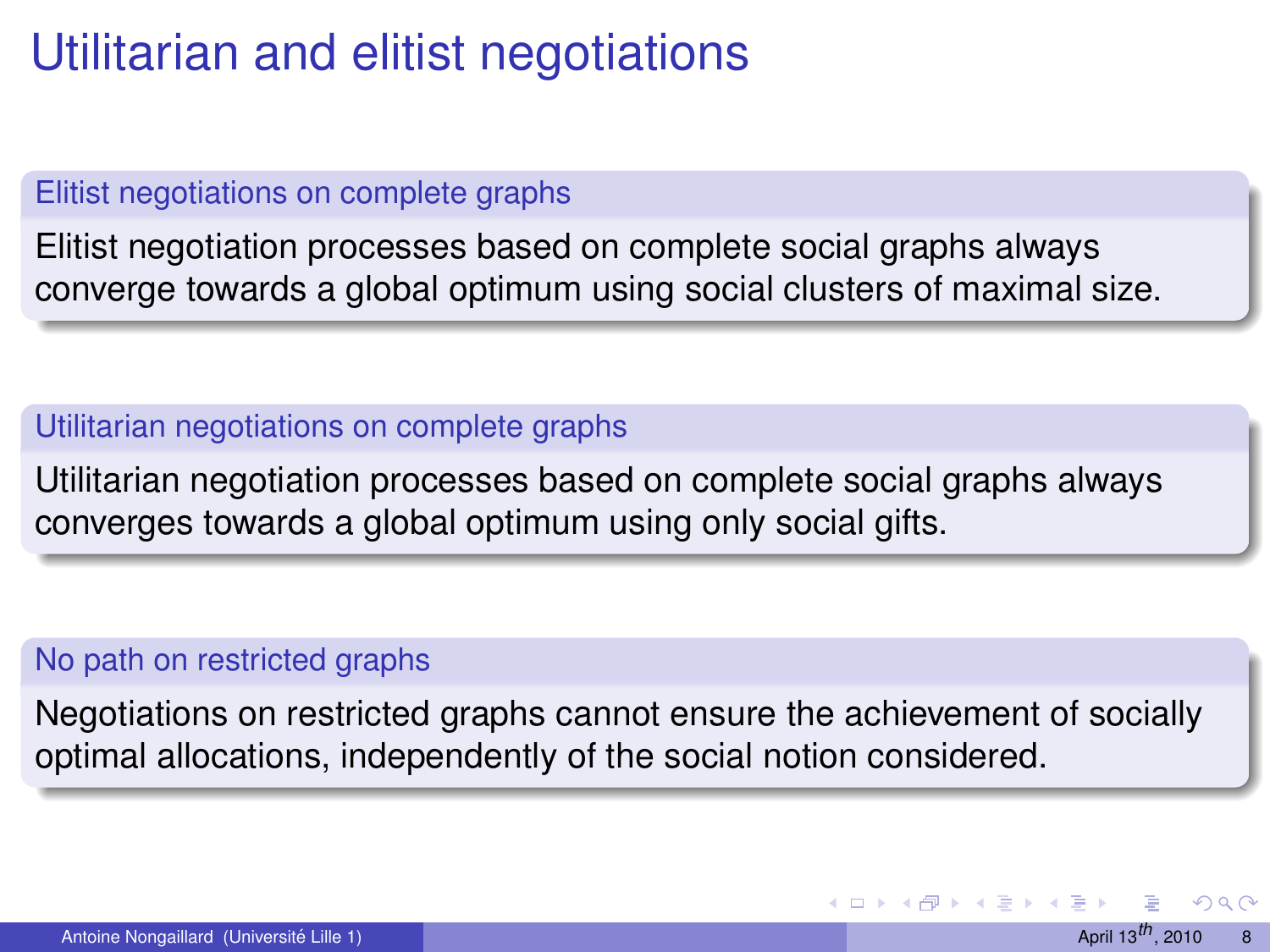## Egalitarian and Nash negotiations

#### Bilateral transaction insufficiency on complete graphs

During egalitarian or Nash negotiations, bilateral transactions cannot ensure the achievement of optimal allocations.



| Population $P$ | Resource Set $R$ |    |    |  |  |
|----------------|------------------|----|----|--|--|
|                |                  | rо | ľз |  |  |
|                | 2                |    | ҕ  |  |  |
| н              | 5                | 2  |    |  |  |
|                |                  | г, |    |  |  |

つひひ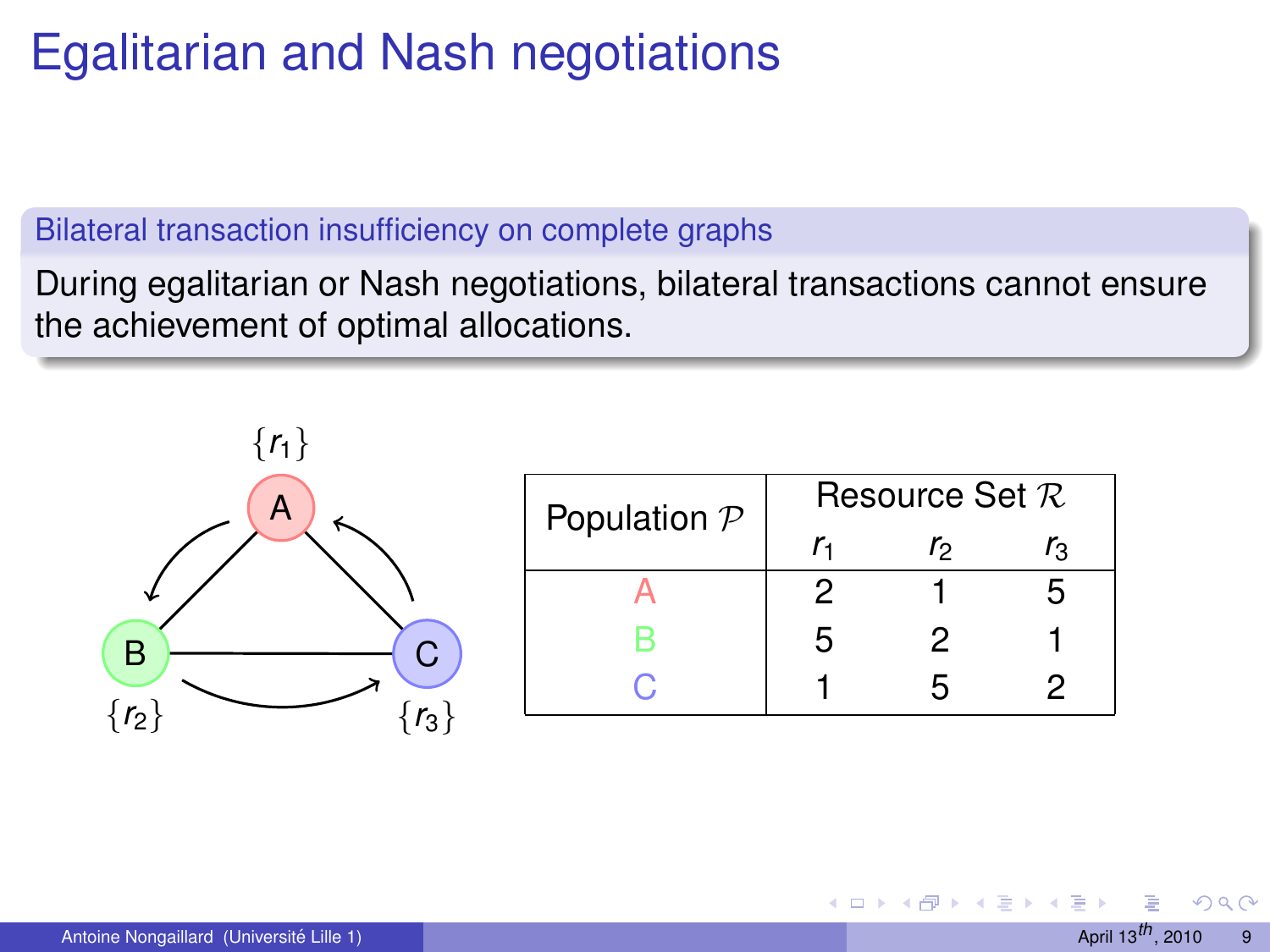## Efficiency of egalitarian negotiations

Simulations are performed on population of 50 agents where 250 resources are available.

| Social graph | Rational              |                        | Social |      |                       |                            |
|--------------|-----------------------|------------------------|--------|------|-----------------------|----------------------------|
| kind         | $\langle 1.1 \rangle$ | $\langle 2, 2 \rangle$ | 1.0    |      | $\langle 1,1 \rangle$ | $<$ $\langle 2, 2 \rangle$ |
| Complete     | 19.3                  | 20.8                   | 78.5   | 24.1 | 99.9                  | 99.9                       |
| Grid         | 13.9                  | 14.6                   | 66.2   | 23.6 | 80.2                  | 80.6                       |
| Erdős-Rényi  | 17.4                  | 20.2                   | 77.3   | 23.8 | 96.1                  | 96.6                       |
| Small world  | 13.1                  | 13.9                   | 63.8   | 23.4 | 78.1                  | 78.2                       |

Efficiency (%) of negotiation processes

 $QQ$ 

(□ ) (n)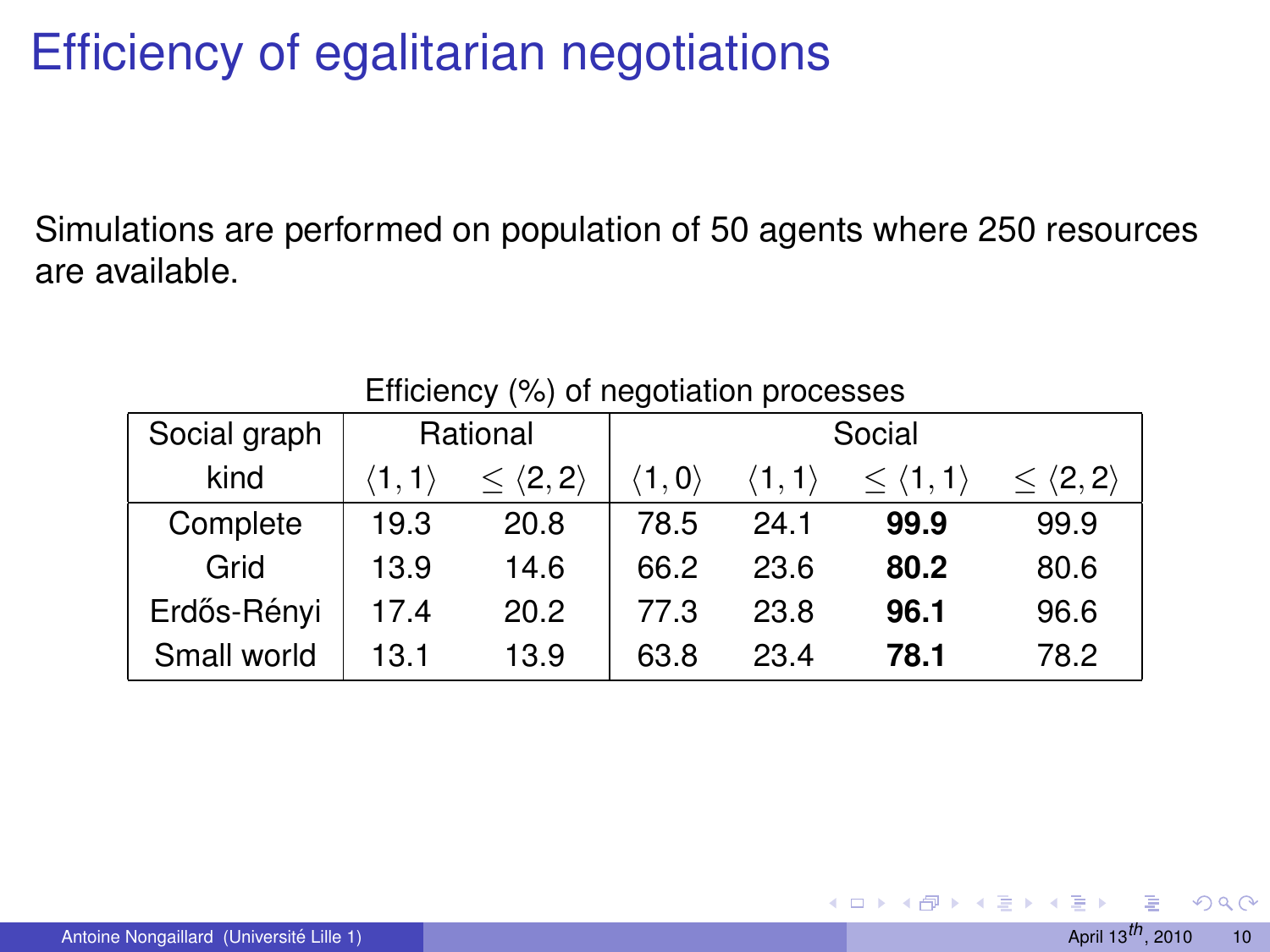## **Conclusion**

|                  |                                                     | Social welfare notions                                                                         |                                                                                                                    |                                                                                                                              |                                                                                                                                  |  |
|------------------|-----------------------------------------------------|------------------------------------------------------------------------------------------------|--------------------------------------------------------------------------------------------------------------------|------------------------------------------------------------------------------------------------------------------------------|----------------------------------------------------------------------------------------------------------------------------------|--|
|                  |                                                     | Utilitarian (sum)                                                                              | Egalitarian (min)                                                                                                  | Nash (prod)                                                                                                                  | Elitist (max)                                                                                                                    |  |
|                  | <b>Centralized Algorithm</b><br>(on complete graph) | Trivial<br>Allocation of each<br>resource to one of the<br>agents who estimates it<br>the most | $N$ P-hard problem<br>Estimation using linear<br>program                                                           | $N$ P-hard problem<br>Accurate estimation quite<br>difficult                                                                 | Trivial<br>Allocation of all resources<br>to the agents who<br>estimates them the most                                           |  |
| pproach          | <b>Agent features</b>                               | Social criterion<br>Gifts<br>Frivolous and flexible                                            | Social criterion<br>Gifts and swaps<br>Frivolous and flexible                                                      | Social criterion<br>Gifts and swaps<br>Frivolous and flexible                                                                | Social criterion<br><b>Clusters</b><br>Frivolous                                                                                 |  |
| ₹<br>Distributed | Characteristics                                     | Optimal on complete<br>graphs<br>More than 86% for graph<br>with a very weak<br>connectivity   | <b>Bilateral transactions</b><br>unsufficiency<br>Sensitive to bottlenecks<br>Requires a high mean<br>connectivity | <b>Bilateral transactions</b><br>unsufficiency<br>Requires a hight mean<br>connectivity<br>Sensitive to graph<br>bottlenecks | Optimal on complete<br>graphs<br>Very scalable<br>Sensitive to the mean<br>connectivity<br>Sensitive to the intial<br>allocation |  |

### **Generosity is essential in all cases**

 $\leftarrow$ 

۳V

<span id="page-10-0"></span> $*$ ) Q (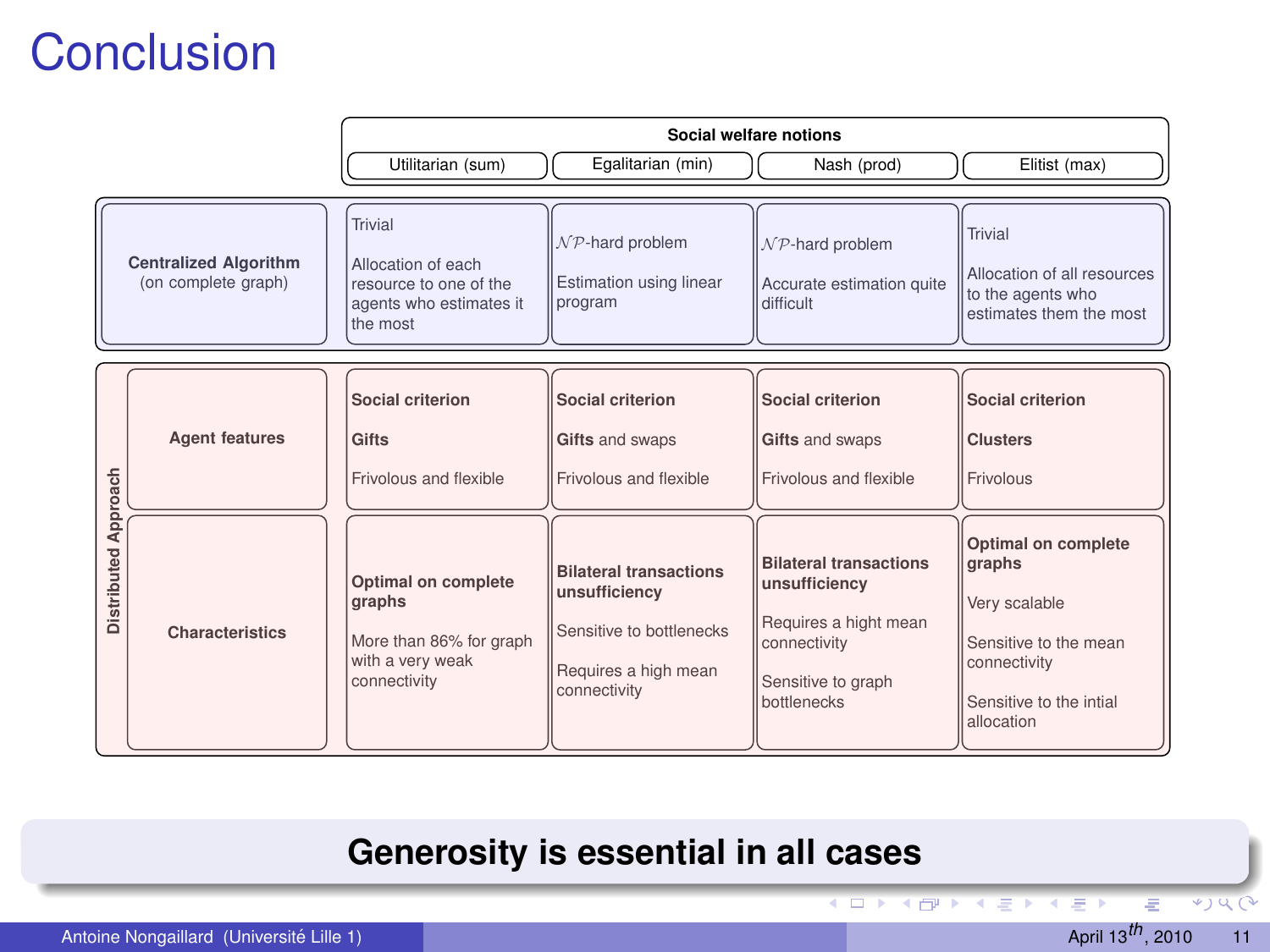### Future Works

Based on my thesis, different facets of social web applications can be investigated.

- Preferences and topologies
- **Preferences and externalities**
- More expressive preferences
- **•** Dynamic environment

4 0 8

 $QQ$